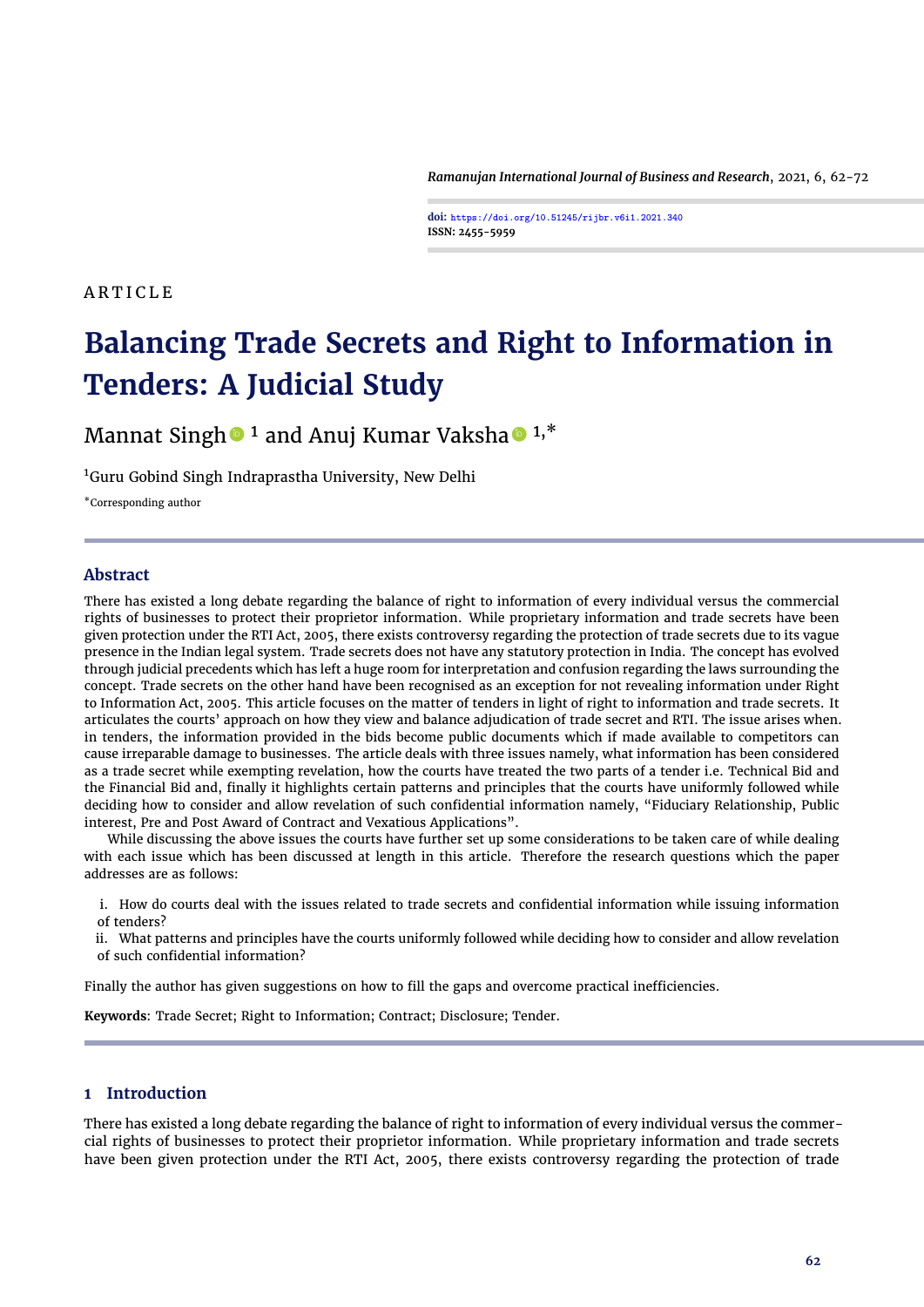secret due to its vague existence in the Indian legal system. Trade secret does not have any statutory protection in India. The concept has evolved through judicial precedents which has left a huge room for interpretation and confusion regarding the law surrounding the concept. Trade secrets on the other hand have been recognised as an exception for not revealing information under Right to Information Act, 2005. This article focuses on the matters of tenders in light of right to information and trade secrets. It articulates the courts approach on how they view and balance adjudication of trade secret and RTI. The issue arises when in Tender the information provided in the bids become public documents which if made available to competitors can cause irreparable damage to businesses. The article deals with three issues namely what information has been considered as a trade secret while exempting revelation, how the courts have treated the two parts of a tender i.e. Technical Bid and the Financial Bid and finally it highlights certain patterns and principles that the courts have uniformly followed while deciding how to consider and allow revelation of such confidential information namely, "Fiduciary Relationship, Public interest, Pre and Post Award of Contract and Vexatious Applications". While discussing the above issues the courts have further set up some considerations to be taken care of while dealing with each issue which has been discussed at length in this article. Finally the author has given suggestions on how to fill the gaps and overcome practical inefficiencies.

## **2 Rationale of the Study and Research Gaps**

Trade secrets are valuable information that run businesses and are quintessential for companies; therefore it becomes the duty of Public Information Officers (PIO) to protect such information. The statutory provisions have exempted issuance of trade secret information under Right to Information Act. The PIOs must understand the nature of trade secrets in order to segregate the same from common information that can be given through RTIs. This study enables us to understand how to address various issues legally that are faced by them while protecting such vital confidential information.

While reviewing the literature and case laws, it was felt that there was no legal framework available for addressing the vital issues of trade secret. This study shall highlight the issues related to fiduciary relationships, how the courts have dealt with pre and post award of contract, and vexatious applications for the public service offices, adjudicating offices and other stakeholders to understand in depth the issues related to trade secrets and right to information.

#### **3 Research Objectives**

- i. To address issues related to trade secret under right to information act in tenders.
- ii. To highlight patterns and principles that the courts have adopted while dealing with the issues of trade secret under right to information.

# **4 Discussion on the Research Questions: Existing Laws and Regulations**

Trade secret is any confidential information that is of commercial value, which is not available in the public domain and the owner of the information has put in efforts to keep in a secret. It is not statutorily protected under any law in India but gains its sanctity through judicial precedents. Every entity has the right to protect its intellectual property which encourages a culture of innovation and development. On the other hand every individual also has the fundamental right to information. The essence of any democracy lies in its ability to practice transparency. In a welfare state like India where we are aiming to capitalise on our industries and uplift the society economically, socially and culturally at the same time, we face a typically peculiar situation. Accountability is the key to development in any country. When the state enters into a contract with any private entity, it is done through the process of tender to ensure fair selection. When this happens, documents in the process become public documents, making it accessible to the public. Keeping in mind this problem, RTI Act, section 8 (1) was created. However this further creates a number of issues that this article deals with.[\[1\]](#page-9-0) states that, "If there is any information that is of public interest then the same must be open to public scrutiny."

Section 8 (1) (d) exempts disclosure of information that is an intellectual property of any entity or an individual including trade secrets, unless a larger public interest warrants disclosure. How does the court balance these interests? Under what circumstances will the court warrant or exempt disclosure? It is essential to understand the intricacies of the relationship between trade secret, RTI and public interest and how the court balances them.

Because this article specifically focuses on trade secrets, we need to understand that the same is not statutorily protected and defined. It is protected through a non-disclosure agreement in the contract and fiduciary relationship between the parties; and, therefore we cannot understand the whole concept without bringing in Section 8 (1) (e). Thus this article explains the concept of trade secrets, right to information and fiduciary relationship intertwined with each other.

Another principle that the CCI and the courts have followed is that any information sought post conclusion of a contract must be disclosed to ensure utmost transparency in the system. However, no provision is absolute and therefore has its exception which has been explained further.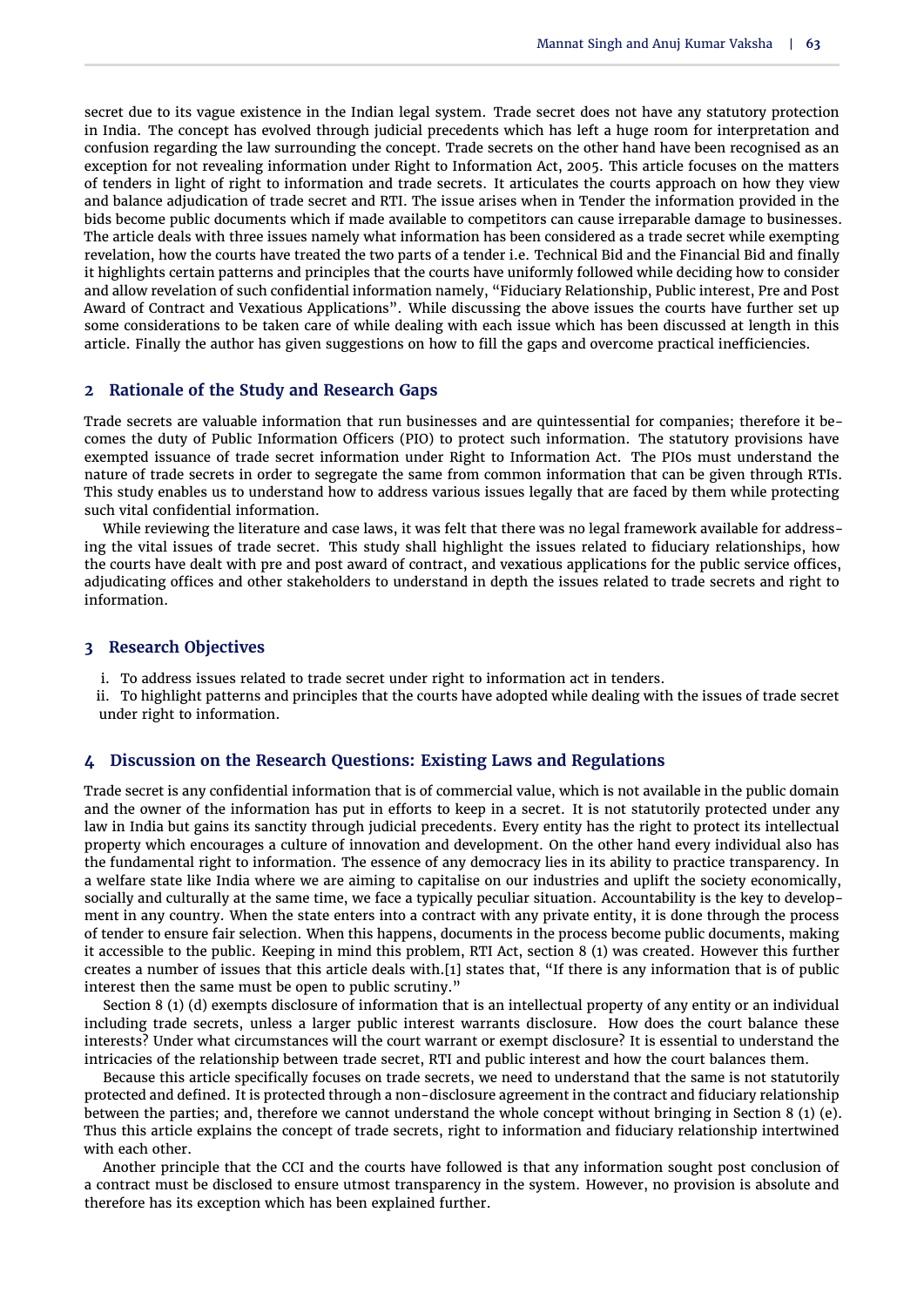When trade secrets and confidential information or commercial value is involved, competitors will file applications and petitions for acquiring the trade secret by exploiting the system of RTI. How are these vexatious applications identified and whether locus standi plays an important role in determining vexatious petitions is something that will be explained.

When we talk about such dilemma in the law, there is bound to occur inconsistencies in the execution on the part of Public Information Officer (PIO) who will apply his discretion according to his knowledge and for the benefit of its organisation. This can result in delay, delivering incomplete information and refusal to provide information claiming exemption under RTI Act. This article talks about the consequences of these situations in the garb of section 20 of RTI Act, 2005.

# **4.1 Technical and Financial Bid**

The Delhi High Court in Bharat Sanchar Nigam Ltd. vs Shri Chander Sekhar (2010) [\[2\]](#page-9-1) held that the bidders in the technical part "may reveal to the tender calling institution their technology and processes" created by them and may not be generally in the domain moreover which the bidder may not want to disclose to other concerned parties.

The bidder through participating in the tender process Suo moto becomes entitled to all the information contained in the bids of every participant the "possibility of unscrupulous businessmen" [\[3\]](#page-9-2) participating in the tender merely just for seeking information is a huge possibility and cannot be left unconsidered. Such revelation will disclose information that may harm competition through undercutting in the future business propositions. Access to information, under Section 3 of the Act, is the rule and exemptions, the exception. Any information can be denied only through the exemptions under section 8 or 9 of the act with a "satisfactory reason" [\[4\]](#page-9-3) and such reason should be germane.

NALCO is an aluminium seller. It has only two competitors in the market. NALCO is a public company unlike its competitors and sells its products at the mandated prices which are displayed on its website and distributed to the shareholders. It also revises these prices. It offers a product at the declared rate but its competitors sell it at a variance. The company has a reputation of being transparent. Its competitors provide price protection sometimes and do not share their customer's information. Disclosing such information will "adversely affect the company in the long run thus the court considered it a trade secret and refused to provide the information." [\[5\]](#page-10-1).

The court sometimes takes the stand wherein it protects the trade secrets and commercial interests of parties however many of them are so because of absenteeism of parties who are unable to prove public interest. The courts state that such protection is attributed to the failure of the respondent to be present and its lack of efforts to prove the same. The bid is given by a third party. It may incorporate financial as well as proprietary information necessary for a company which would require 3rd party information procedure u/s 11 of the RTI Act to be followed. "All these aspects need to be considered while taking a decision in this matter." [\[6\]](#page-10-2). But it is often seen that there is more emphasis on the principle of public interest even when there is none.

#### **4.2 Fiduciary Relationship**

The information regarding the connection of Nariman zone to various regions was sought for, which was allowed. Other information such as information regarding extract of take or Pay clause/Minimum Guarantee obligation clause, copy of letter informing Force Majeure clause applicability and repudiating ONGC claim, copy of agenda given to audit committee, information of provisional invoice, information regarding outstanding dues of the company, and information whether GAIL has purchased Adjusted Annual Contract Quantity of gas from ONGC or not. In this case, two legal questions were raised. One being whether there existed any confidentiality clause between two parties regarding the information being shared to any third party. And the second is whether the information sought is exempted under Section 8 (1) (d) of RTI Act. "Both these considerations were given equal weightage." [\[7\]](#page-10-3), The existence of confidentiality clause played an important role in deciding the case. The court reiterated that many players were entering into the natural gas market as there is a huge gap in the demand and supply, leading to shortage. Thus disclosure of information would adversely affect the competitive position of GAIL in the market.

The obligation of any organisation to provide copy of question paper, its answer key and the ranks of students along with marks came up in court. The four key issues that were up for consideration in the court were of public interest, ambit of the above as trade secrets, fiduciary relationship between the faculty and AIIMS, and whether AIIMS is a profit oriented organisation and if such organisation can even claim exemption of adverse competition under RTI Act.

AIIMS contended that the question paper and their answer key is created by faculty members and experts therefore it is their intellectual property right. This gives rise to the fiduciary relationship between the organisation and the experts and enabling others to replicate their work. This contention was rejected by the court. In order to ascertain this, a few elements need to be fulfilled. There needs to be a person who occupies a position of trust to act for the benefit of that person, i.e., who has some duties, holder of information must have a choice, information given must be for the benefit of the receiver. "Thus, an information given during a job, licence, statutory requirement cannot be considered to be of a fiduciary relationship." [\[8\]](#page-10-4). These experts are in a competitive business and their disclosure could harm their edge over others. Thus in this case there exists no such relationship. The same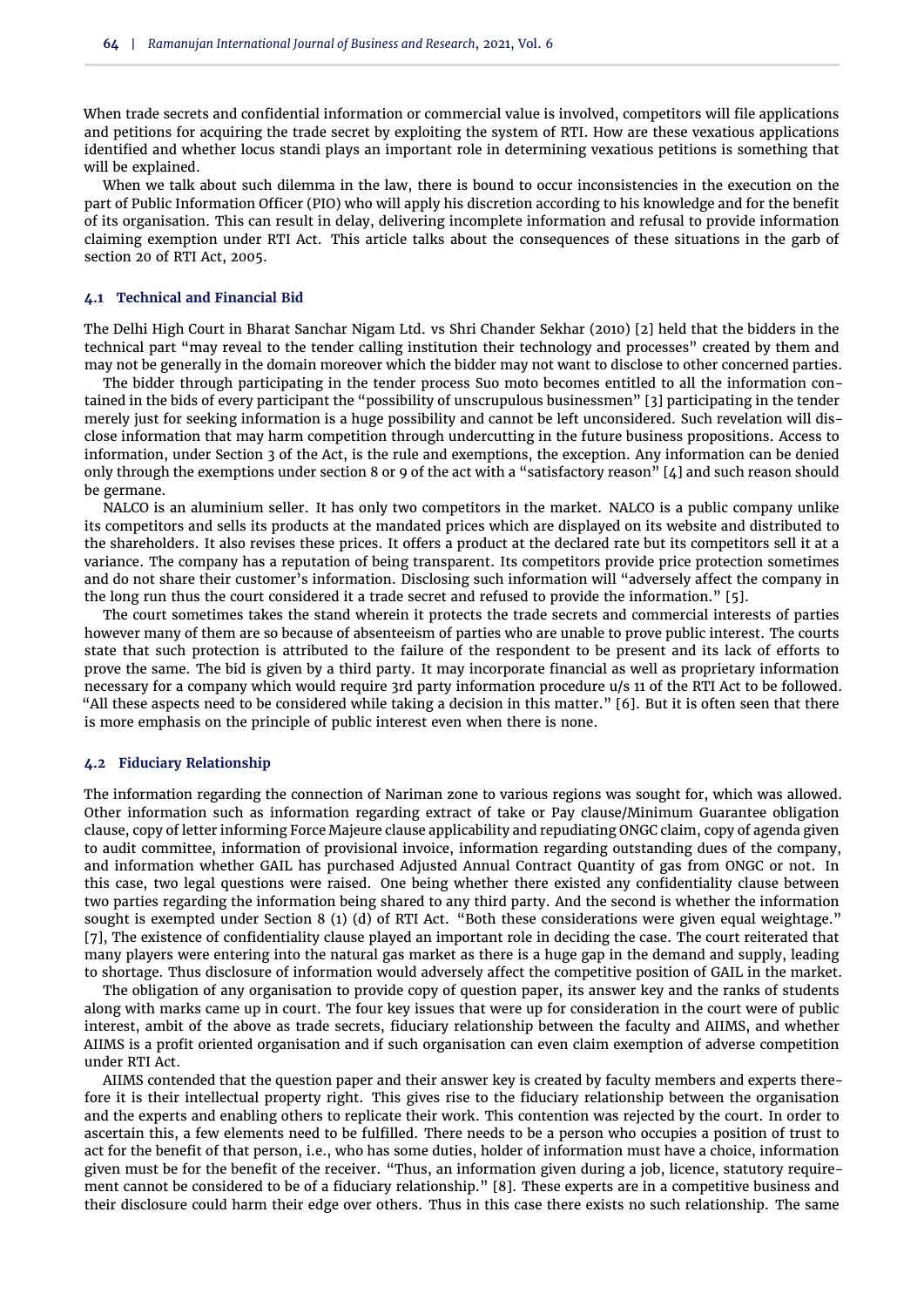was in the case of ICAI where court allowed the disclosure of question papers along with its key, model answer solutions as well as the instructions given during and after the examination to the examiners and the moderators. It was also held that "once the evaluation of answer sheets is complete there is no harm to any third party." [\[9\]](#page-10-5), In government institutions many documents may be considered as confidential however, they need to be provided with the advent of RTI Act. The courts have treated 'public interest as an exemption to the exemptions in section 8. This judgement was widely criticised by the fraternity. Adjudicating every legal issue "in the name of public interest is beyond the adjudicating authority" [\[10\]](#page-10-6) and will go against the spirit of the act. This is how most of the RTI petitions are adjudicated in CIC while considering the exemptions under section 8. The issue was challenged in High Court where it reversed this judgement and considered the above as the intellectual property rights of AIIMS, thus exempted from disclosure. However, this rule would be applicable only to this case as they claimed "limited question bank" as a defence. In 2012, a case came up highlighting two issues, whether any person other than the examinee can ask for disclosure of question papers considering the possibility of coaching centres and other such entities trying to cash on such information. The court did not allow any person other than the examinee himself to claim such information.

The court stated that the information is not for the benefit of the organisation thus rejecting one of the above contentions, however it fails to take into account the competitiveness between institutions to obtain the best students through maintaining its quality standards and forcing such institutions to provide the above information is depriving them of their unique approaches. Finally whether AIIMA is a commercial organisation, the court rejected the claim and said that it does not compete with other organisations and thus section 8 (1) (d) cannot be invoked. "Section 22 the Act overrides other laws, the opening non-obstante clause in Section 8 confers primacy to the ex-emptions enacted under Section 8(1)" [\[11\]](#page-10-7)"Thus, once the information is found to be exempt under Section 8(1), reliance on Section 22 is misconceived. Whether the information is of such nature as defined in Section 8(1)(d) of the Act, can be adjudicated only by recourse to Section 11 of the Act." [\[11\]](#page-10-7)

Particulars of loans, advances beyond Rs. 1 crore written off , orders of competent authorities authorising such write offs, closures and one- time settlements to both private and public sector borrowers along with name and addresses of customers. Can such information be disclosed to any party?

Can a bank be asked to disclose information regarding particulars of loans, written off loans, authorisation for the loans, name and addresses of customers? It can be said that the disclosure of such information is for the larger public interest since a large amount of money has been lost. This money belongs to the public therefore, these documents should be public documents and every stakeholder should have the right to such information. The opposition says that such information is a company's trade secret. Moreover, they have a fiduciary relationship with their customers. More so they are protected by their right to privacy. The reason why we think that this data would not be covered by the exemption provisions is because it relates to only those loan accounts in which the authorities had written off the bad debts. To the next contention, it was held that the fiduciary relationship between the bank and the customer ended the moment the customer stopped the repayment.

The bidders need to disclose information about themselves, the company, its turnover, processes and other things that may enable the competitors to evaluate the bid of the company. Even if we say that once the bid is complete, all information can be provided, it will still hamper the competitive position of the said company for any future tenders. The technical bids contain intellectual property information and trade secrets such as which technology the bidder may use for which "type of clients, the manner of execution, customary business practices" [\[12\]](#page-10-8) which is of utmost importance to them. Such disclosure will adversely affect them in future awarding of contracts and tenders.

#### **4.3 Public Interest**

During events, third parties try to extract information having commercial value such as sources of sponsorship, amount of commission paid and expenses on legal issues and consultancy. Here the court was of the view that such information is the "essence of any event management and planning." [\[13\]](#page-10-9). It provides the businesses with competitive edge that enables it to capture the market. Thus, it considers such information to be a trade secret and considers it as an exemption under section It also states that such information will not serve any public information whatsoever.

A tender completion requires two considerations to be accepted. It contains a technical bid and a commercial bid. Usually when the petitioner seeks information about the two, the court needs to provide information in the light of section 8 of RTI Act. For this court applies the doctrine of severability under 10(1) of the RTI Act. The court severed "those parts of documents that do not reflect any intellectual property or a trade secret and disclose them." [\[14\]](#page-10-10). The appellate authority after considering any question of law directs the case back to CIC or PIO where they are asked to segregate the parts of a document or minutes of a meeting and further dispose of the complaint.

Many times, after the tender is completed and the contract is signed with the said company, changes are required to be done with regards to the technical aspect of a technology. When this happens there is bound to arise some kind of scrutiny where the competitors will want to know in details the shortcomings in the technology, what changes were suggested in order to ensure whether the company in question did meet the initial technical requirements or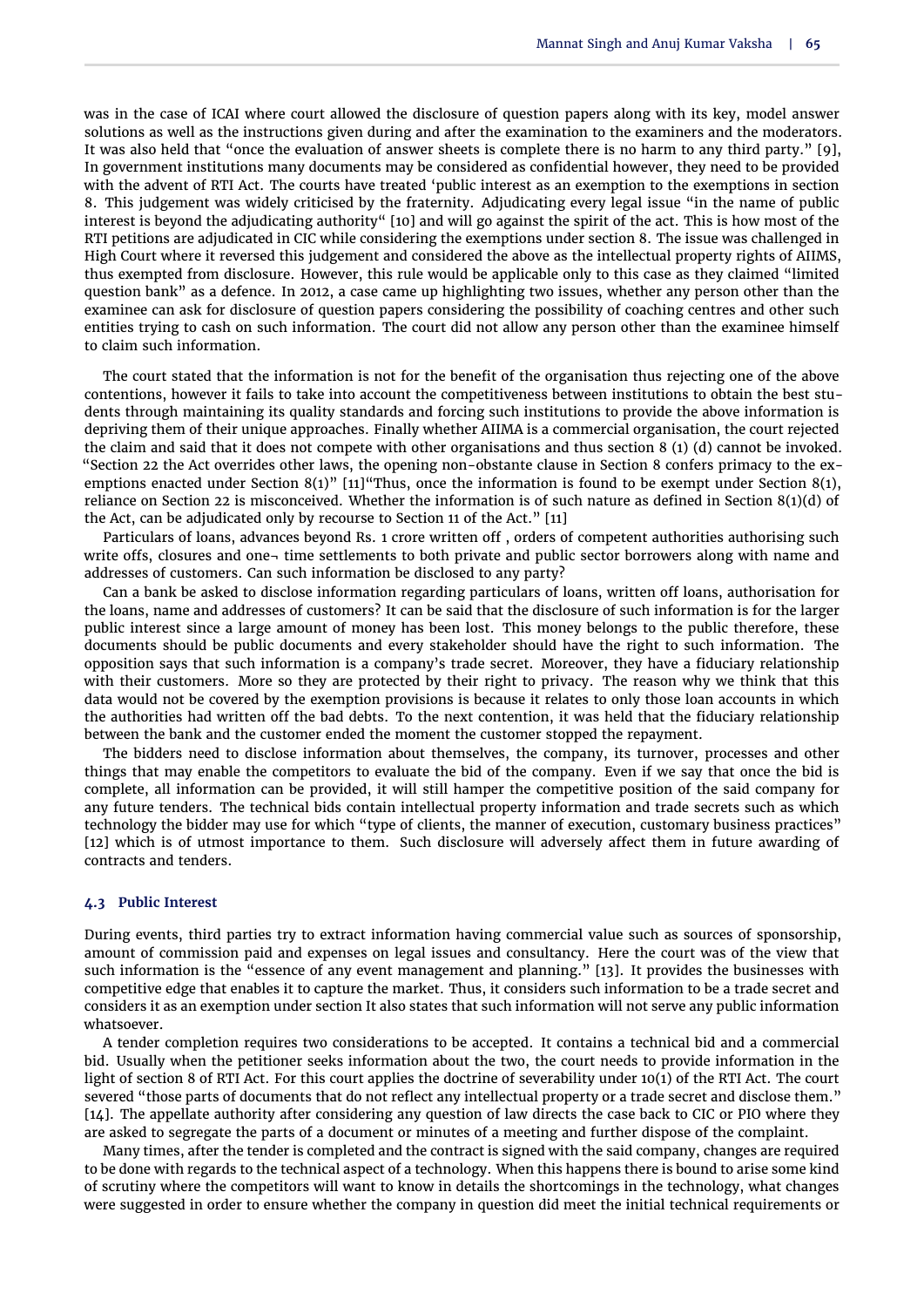not. However, all such details are proprietary information or trade secrets. In order to reveal this information to the public, we need to understand and balance the need, intention, objective and effect of the same. The courts have again and again reiterated that "no such information can be revealed unless there is some public interest that needs attention" [\[15\]](#page-10-11). Thus, we need to understand what and how courts perceive and dispose of such cases. The copies of intimation of changes would involve some discussion on technical specification itself, hence the same is exempted u/s 8(1)(d) of the RTI Act. The PIO responded that such information cannot be disclosed as it is not related to any public activity.

Information relating to, "tender documents can by no stretch of imagination be considered personal information" [\[16\]](#page-10-12) which could constitute invasion on the privacy of any individual. What the issue at hand is the "balance that needs to be struck between public's access to public documents for promoting transparency, protection of private rights of an individual to his intellectual property right and principle of confidentiality." [\[16\]](#page-10-12), Based on this decision, the future course of action shall be planned with regards to the government's and people's ability to obtain information in the future.

The commercial bid of a tender usually states the amount that one is willing to spend and the expected work and the annual estimated turnover of the project. After doing so it invites applications who are willing to fulfil the criteria. It also asks them to provide basic information about the company, year of establishment, name of directors, managers, promoters, proof of experience, copy of trade licence, list of detailed equipment, strength of employees. After they have sought for the company's credentials, they ask for the estimated cost of project, time to be taken for the completion of the project, earnest money, cost of tender, company turnover, IT returns and other relevant documents.

Many of these documents are already available in the public domain. However, some of them are the proprietary information of the company. The issue with trade secrets protection is that there is so much confusion related to what exactly constitutes trade secret, how do we aim to protect the same. Even though it is broadly defined as any information that the holder of information puts efforts in keeping it a secret, and which is not available to public at large, and which gives a commercial edge to the person could be treated as a trade secret. However, according to this definition, a lot of information provided in the technical and the financial bid can be considered as a trade secret, but due to the lack of a definite cohesive definition, this does not happen. The information documents submitted by M/s Beigh Construction Private Limited involve commercial confidence trade secrets and intellectual property of his company – RTI Reply The courts have been seen to be taking a definite stance when it comes to any intellectual property such as a copyright, patent or a trademark, however, they have been hesitant in taking a bold step when it comes to protection of trade secret. Trade secrets are not seen as proprietary information that needs definite protection by courts. "They have perpetually outweighed public interest with trade secrets." [\[17\]](#page-10-13) Successful bidder shows the malafide intention of the respondent as the same is tantamount to ensuring that no person can verify the actual qualifications of the successful bidder from the angle of probity and people cannot misuse the provision in the garb of transparency.

In the case of providing "facility of smart card based registration certificate" [\[18\]](#page-10-14), the question came up whether providing agreements and contracts would fall under the ambit of trade secret and whether the same will hamper the competitive position of the party. The respondent took a plea to look at this case not from the ordinary perspective but also considering the security perspective. The State information Commission held that the information sought will contain trade secrets and intellectual property. However the High Court of Bombay reversed this view and held that there was nothing in the information sought by the Respondent, by which any commercial information is being disclosed.

"Section 98 of the Delhi Value Added Tax Act, (2004) makes such returns confidential and specifically stipulates that all particulars contained in any statement made, return furnished or accounts or documents produced in accordance with this Act, or in any record of evidence given in the course of any proceedings under this Act, other than proceedings before a criminal Court shall be treated as confidential and notwithstanding anything contained in the Indian Evidence Act, 1872, no court shall, save as aforesaid, be entitled to require any servant of the Government to produce before it any such statement, return, account, document or record or any part thereof, or to give evidence before it in respect thereof. Thus this provision protects and insulates the persons filing such returns and even the Court is not entitled to summon the records except when the proceedings are before a Criminal Court or what is saved under Sub-Section (3) of Section 98 of the Act. Not only this, Sub-Section (2) Section 98 of the Act provides for punishment with imprisonment upon the government servant who discloses such information."

Month wise Vat on transactions, annual bank statements and parties name, details of debtors and creditors, date of opening and closing of stock, copy of DVAT, trading and profit and loss accounts, balance sheets, details of all partners, details of tax scrutiny cases, details of assessment order of tax cases were sought. CIC also was of the opinion that the information could not have been divulged to the appellant inasmuch as no public interest was involved or could be shown / established by the appellant. The CIC, in the process, made scathing observations stating that this case depicts how a weapon designed to ease problems of the citizen is at times being misused and totally abused in the hands of people like the appellant to settle personal scores. It was further observed that the public authority providing information to such warring siblings is also in its own way permeating creation of bad blood and recommended that some way should be found to resolve and avoid such revengeful and negative atmosphere and unhealthy competition.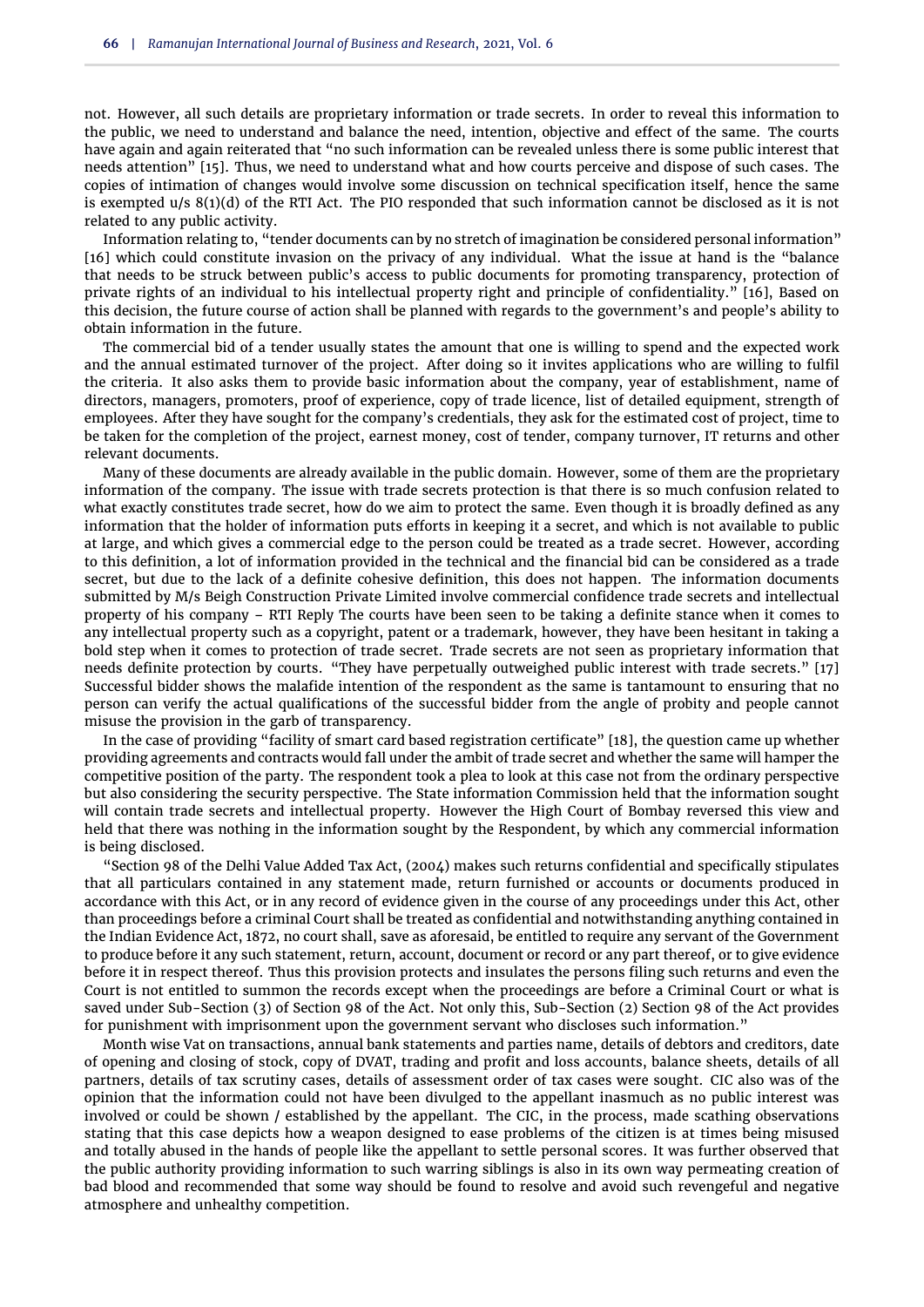It is trite law that insofar as evaluation of tenders and award of work in connection with public works is involved, the competent authority must do its exercise in a reasonable and non-arbitrary manner. Such a procedure has to be transparent. This is also based on the principle that the public largesse are not to be distributed by the Government functionaries at their whims and fancies and all have equal right to be considered and all eligible persons have to be considered for award of public works. Thus the method of evaluation of tender has to be transparent. In a particular case, if it is found that the exercise done was not in accordance with the tender conditions or was arbitrary, the same can be set aside / quashed. "It is in this light, that the right to know the basis of tender documents, the eligibility of a tenderer or the manner in which bid is decided comes within the domain of larger public interest." [\[19\]](#page-10-15).

When the court has to weigh in public interest and the proprietary interest in terms of equity and balance of convenience, then the role of judicial review comes up. What exactly would comprise of a trade secret, whether such trade secret can be legitimately protected, in what circumstances can we reveal such proprietary information? While deciding on matters of contracts entered on behalf of state the Court is generally stressing on whether there has been any infirmity in the "decision making process"[\[20\]](#page-10-16)

Public interests are above all and every participant must be treated equally. "The government is free to enter into a contract with any person or an organisation but cannot do so arbitrarily without a legitimate cause." [\[21\]](#page-10-17) "It can reject even the lowest bidder if is done in the interest of public." [\[22\]](#page-10-18). If so, then can an individual seek proprietary information taking the plea that the government rejected the lowest bidder. Does this show the wrongful intent of the petitioner, or is it a matter of right of every individual to claim any information on this basis.

Can the respondent take a plea that the disclosure of proprietary information should be barred in an arbitral proceeding? The court held that it being in the nature of any other Court proceedings, demands utmost transparency; thus such a plea shall not sustain. Moreover, "arbitral proceedings are not in the nature of investigation so as to debar accessibility of documents relied upon, since" [\[23\]](#page-10-19), Arbitration does not debar the disclosure of any public document in a similar way like any other Court proceedings. Will section 8 (1) (d) seize to be applicable if the appellant seeking the information is the partner of the firm in question who received the tender. The court held that Section 8(1) (d) of the RTI Act 2005 does not apply in this case since the person seeking information is the appellant himself who is also the partner of the company whose information has been asked for.

When the time of non-disclosure has elapsed and the tender has been scrapped, even then the revelation of any such information would be included in the evaluation process and should be sought through the procedure under Section11 of the Act. There may still be crucial information to be protected thereafter. Information relating to technology can be said to be covered in this category. Similarly, "the minute details of the bids submitted by various parties may also said to be broadly covered under this clause."[\[24\]](#page-10-20) The plaintiff wanted the Report of Evaluation of Tender on the Financial Bids received from various bidders in respect of all the Zones. The court held the "Evaluation Report does not contain any technological information"[\[24\]](#page-10-20), even though it does contain elements of financial information about the bids. It, thus, appears to us that the Evaluation Report per se does not contain any information which is barred from disclosure under clause (d). The court ordered for disclosure of limited information in the evaluation report as it would not affect the parties at this early stage. The confidentiality clause has no more value once the time has elapsed. Moreover it will be in the larger public interest to disclose parts having irregularities in report on Tender Evaluation in the Financial Bids.

The petitioner asked for information regarding details of the lessee wise and lease wise scheme of mining submitted for approval with name of the Recognized Qualified Person (RQP), area, mineralogy, in situ and replenishable reserve, yearly mineable area and quantity shown in the draft scheme mines.

The disclosure of the requested information is in public interest because such disclosure would help in ensuring that the "mining leases are granted as per the government instructions and the approved mining plans and the disclosure would also control the illegal mining activities."[\[25\]](#page-10-21)

It being so, the information is exempted from disclosure under Sections 8(1)(d) of the RTI Act. "However, limited financial information as to the financial quotation/price quoted by the third party in the said tender be provided to the appellant, as the disclosure of the same, at this belated stage is not going to cause any harm to any of the parties." [\[3\]](#page-9-2).

MMTC is a corporation indulged in the business of Gold, Silver and Precious Metals on National and International levels. Commission is of the view that the disclosure of the desired information which includes inventory of various items, inventory of packing material, fabricator-wise accounts/party ledger, supplier-wise accounts/party ledger, wastage on the total quantity of gold year-wise, copy of tenders in the last 3 years. purchase orders, basis of fixing making charges and item wise rates are information of the nature of disclosing price sensitive information in relation to the business of the respondent deals which in this case is gold and silver, would attract provisions of Section 8 (1) (d) of the RTI ACT, 2005. However, in the "interest of transparency, the Commission has directed the CPIO to provide the list of Jewellery items procured and sold along with the list of suppliers/fabricators without disclosing the cost to the appellant within four weeks from the receipt of the order." [\[26\]](#page-10-22)

There still are the exemptions under section 8. "Once we hold that the information of which disclosure is sought relates to or contains information supplied by a third party and which the third party may claim confidential, the third-party information procedure laid down in Section 11 of the Act is attracted." [\[27\]](#page-10-23). "The information of commercial confidence must be severed and rest of the relevant information must be provided." [\[28\]](#page-10-24)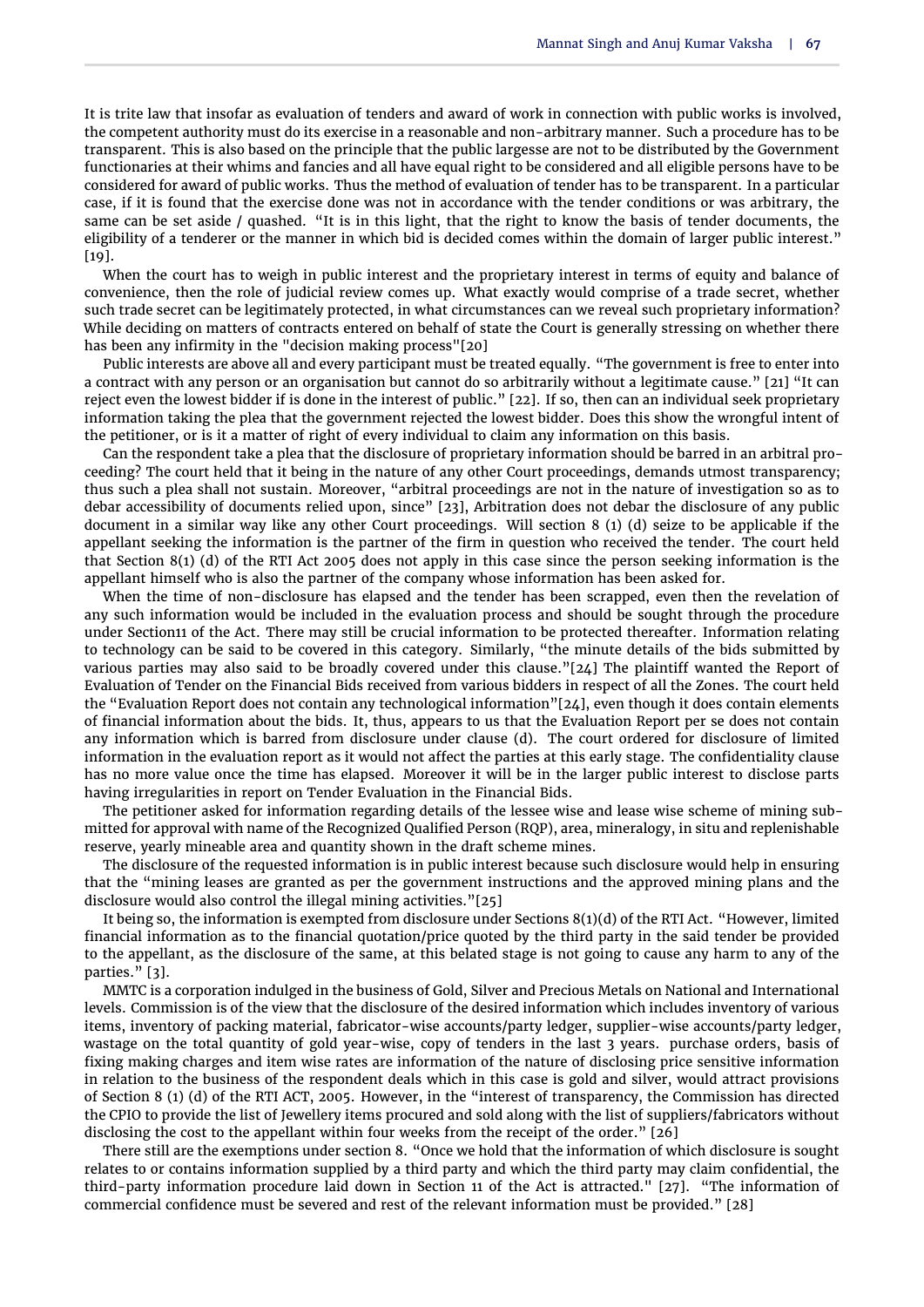Appellant filed an RTI to seek information regarding a tender by the BSF. He sought for copy of A/A, technical sanction, award letter, completion certificate, completion cost of the infrastructure and the mode of executing the project. BSF is an organisation which has been listed in the second schedule, therefore according to Section 24 of RTI Act, any such information sought regarding an organisation listed in second schedule cannot be allowed except in cases of corruption and human rights violation. "Even though the court had accepted that the petition implies allegations of corruption, however, the same cannot be construed directly." [\[29\]](#page-10-25). Therefore the appeal was dismissed. The respondent had taken the plea of exemption under section 8 (1) (d) and under section 24. The connection between these raises a very important debate. There is a need to balance, the right of an individual as a common man and a stakeholder in the society, the right of the companies who took part in the tender process to seek information in suspicion of corruption, the protection of such organisations under section 24 and the protection of such organisation under section 8 (1) (d). If the proviso of Section 24 (1) is not enough to accept an application per se then what is? Is the information sought in itself not an allegation of corruption? Does an appellant need to allege corruption charges in the RTI itself? The information sought and the arguments of the appellant directly reflect allegations of corruption, but the court failed to accept them, impairing the basic right of the party to raise their voices in cases of corruption.

When commercial information is sought from a "public organisation regarding sensitive issues concerning security there is always a dilemma regarding the extent of information that can be provided to the applicant." [\[30\]](#page-10-26) Will public interest principle play a role when the organisation is claiming exemption under Section 8 (1) (a) and Section (1) (b) or is the exemption absolute. When RTIs are filed in security organisations there will always be threat to the security, sovereignty and integrity of a nation. The courts have given weightage to public interest in such cases. Even though it has not granted information liberally in these cases, however, it is stated that importance must be given to issues of public imtrest.

To what extent can the plea of a highly competitive market be taken by the respondent, when the court is considering the balance between public interest and individual's proprietary rights. It was further submitted that they have entered into a contract with the third party and that divulging any information relating to it would tantamount to breach of their fundamental rights.

This kind of information would directly disclose the pricing policy of the assessee which would "jeopardise the bargaining power available to the assessee since the data as to costs would be available to all agencies dealing with the assessee."[\[31\]](#page-10-27). The information of businesses must remain confidential unless necessary for larger public interest.

A disclosure of monthly average of RTD for the transportation or any such document that may reveal the pricing policy of an organisation will come under the exemption of trade secret as it jeopardises the bargaining power of the company as the data regarding cost will be available to all those dealing with the assesse. If the nature of information is such that disclosure of which may have the propensity of harming one's competitive interests, "it would not be necessary to specifically show as to how disclosure of such information would, in fact, harm the competitive interest of a third party."[\[32\]](#page-10-28). The framework of the RTI Act, 2005 restricts the jurisdiction of the Commission to provide a ruling on the issues pertaining to access/ right to information and to venture into the merits of a case or redressal of a grievance.

#### **4.4 Post Award of contact**

Even after the award of contract, "the information available with the public authority does not cease to be personal information in relation to the party who submitted this information."[\[27\]](#page-10-23) Therefore, this information cannot be disclosed without following the procedure prescribed u/s 11(1) of the RTI Act.

Another issue that comes up is when the selection criteria is changed post selection and finalization of the contract. In a case where selection criteria was changed from cost based selection to quality based selection, the appellate sought for the note sheet that regarding change of the criteria and its approval from the competent authority. Here providing the note sheet would have meant supplying all the discussion which would entail the trade secrets and intellectual property of the organisations.

The court here emphasises on the fact that no information is to be kept confidential once the tender is decided and the work order is issued. It focuses on the need for more transparency in the system and the spirit of RTI. The court has consistently overlooked the rights of proprietors, businessmen and individuals whose rights have not been given much weightage. While weighing in the balance between public interest and intellectual property rights, it becomes our duty to judicially segregate and classify the rights of both the parties while upholding the essence justice through considering doctrine of balance of convenience and rule of law.

The principle that has been upheld consistently is that any document cannot be kept confidential once the tender process is completed and the contract has been awarded. The court stated, ", the document in question cannot be treated as trade secret or commercial confidence". Once the tender process has been completed and the disclosure of documents cannot influence the contract. This statement may be true in part when it comes to the documents of a financial bid. However the same is absolutely untrue when it comes to any trade secret and intellectual property. The disclosure of information in respect of the document of the bidder shall hamper the healthy competition of the prospective tenderers and this aspect of the matter has not been considered either by the Authority under Right to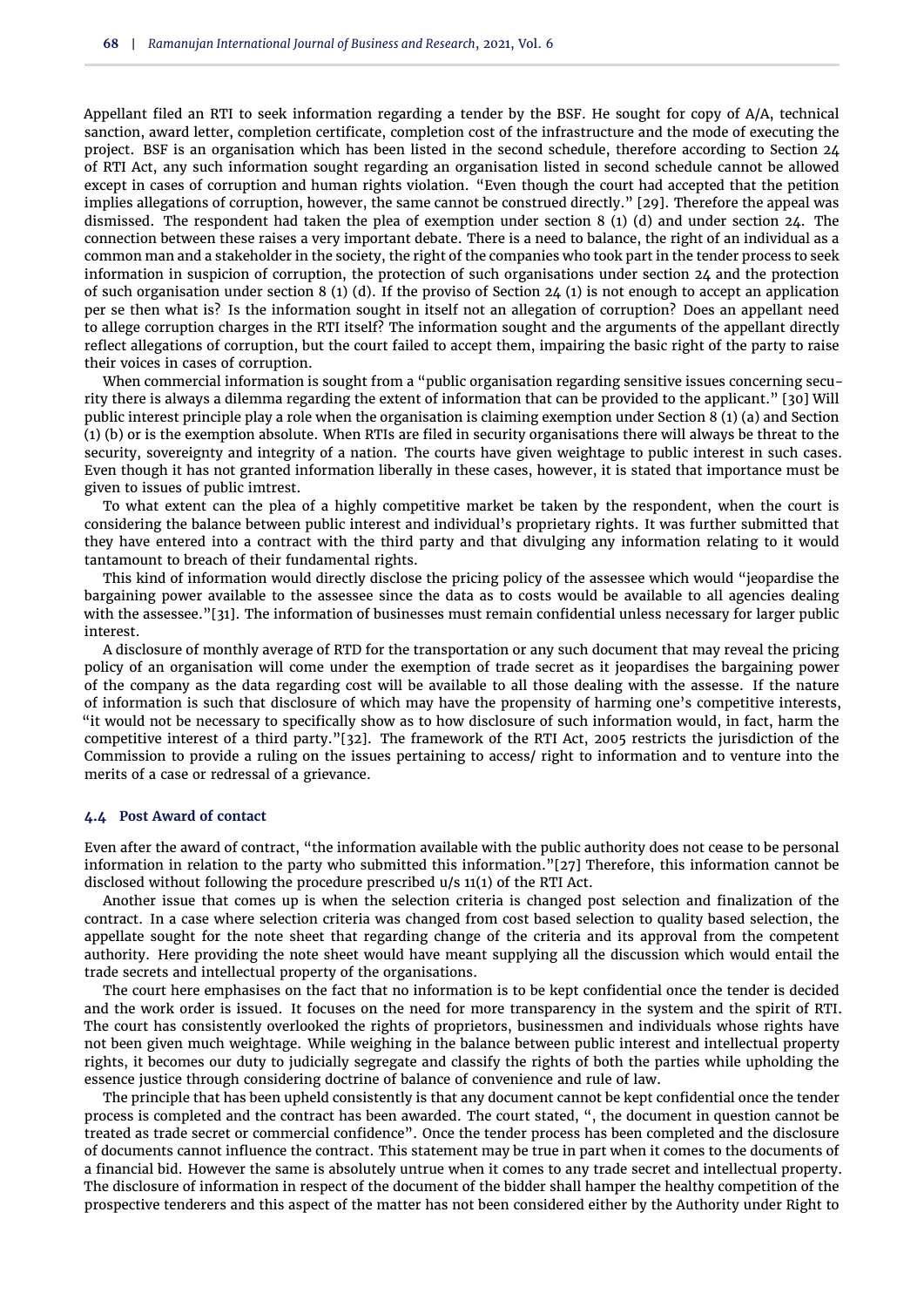Information Act or by the learned Single Judge.

When a person who is unrelated to the matter seeks information through RTI, the question arises whether that person has a locus standi to make such a request. The courts have often reiterated that every person, being a citizen of the country and a stakeholder of the society whether a party to the issue or not has an equal right to seek information to maintain transparency. Every person has the right to know every public act by public functionaries. Every agent of the government needs to be held accountable.

The court has emphasized on the importance of the right to know. It holds it as the ultimate right against oppression, bureaucratic interest, personal benefit and corruption. "To concede to a sacrosanct secrecy in a Court of justice is to attribute to them a character which for other purposes is never maintained–a character which appears to have been advanced only when it happens to have served some undisclosed interest to obstruct investigation into facts which might reveal a liability." [\[33\]](#page-10-29)

The courts say that the ordinary practice must be disclosure at all times in business transactions and if at any time a genuine case arises of inviolate secrecy, then the same can be decided on merit. However it has been reiterated in courts that when a dilemma arises about right to information verses protection of trade secret and intellectual property, then such must be protected at all times and such disclosure cannot be allowed until and unless there is an absolute necessity to reveal such information for the public interest. Such disclosure should be done as a last resort. This shows us the juxtaposition in approaches that the courts have taken. There is a stark variation in the approach that the courts have adopted in this respect.

People have a right to know the basis on which the decision has been taken. "If tenders are invited by the public authority and on the basis of tender document, the eligibility of a tender or a bidder is decided, then those tender documents cannot be kept secret, that too, after the tender is decided and work order is issued on the ground that it will amount to disclosure of trade secret or commercial confidence." [\[25\]](#page-10-21) If the authorities of government refuse to disclose the documents, the very purpose of the Act will be frustrated."

The contention remains the same. "That once the bid has been completed and the contract has been signed, the respondent cannot refuse to provide the documents unless it consists of the intellectual property of the individual  $[16]$ ."

A contention that a "technology development contract" is a proprietary document and thus they were not in a position to provide definitive design submitted by the third parties post finalization of this tender also. The PIO, RDSO submitted that some change(s) of design including change of technical parameters were involved as the subject was new and the knowledge available with the public authority was limited.

It is stated that the cost implication for the post tender design modifications is also not the intellectual property of the third party, therefore the parties are bound to provide such information. There is also an "inconsistency in the treatment of information" sought by a party regarding the changes made post the finalisation of tender. In this case, the court held that because the discussion regarding the changes will contain references to trade secrets and intellectual property. The same is therefore exempted under sec 8 (1) (d) of RTI Act.

The essence of any tender or a bid is confidentiality. It enables the parties to maintain their competitive edge over the others. Once it would affect the parties adversely. When we talk about the financial bid, every bid needs to be kept a secret which will guard him against corruption. Which is why the courts have upheld the secrecy of such information until the contact is concluded. However the issue with this principle is that the bids are not only confined to the price, it contains host of information about the company. The possibility of unscrupulous businessmen participating in the tender merely for acquiring such information cannot be ruled out. Such disclosure may lead to the competitors undercutting in future bids.

Reference to US law has been made repeatedly which says that unless persons having necessary information are "assured that it will remain confidential, they may decline to cooperate with officials and the ability of government to make intelligent well-informed decisions will be impaired."[\[21\]](#page-10-17) Another test is to see if the information is generally available in the public domain or not and if the businesses have made such information available to the public at large.

#### **4.5 Vexatious RTI**

At times when applicants in a tender are rejected, the competitors file vexatious RTIs to hinder the process of tender and to retrieve important commercial information which may be of use to them in future processes. In such cases, can the applicant be prohibited from requesting repetitive interrogation and making baseless allegations. Filing an RTI is a fundamental right of every citizen of the country, making it extremely difficult for the system to stop a person from exercising his right. Further are the PIOs obliged to reply for the information that is already available in the public domain or which is the information, otherwise retrievable by the querist by resort to Section 610 of the Companies Act.

The exemption under Section 8 of RTI Act provides organisations a shield for their protection where they can legitimately choose to not disclose certain information. However, what they consider as legitimate may seem deliberate non-compliance and malafide disregard for the process to the information seeker. The public authorities may claim that they bonafidely believed such stance to be genuine. Can the authorities thus be penalised under section 20 of the RTI Act. The courts have held that only because the appellant body have found that PIO was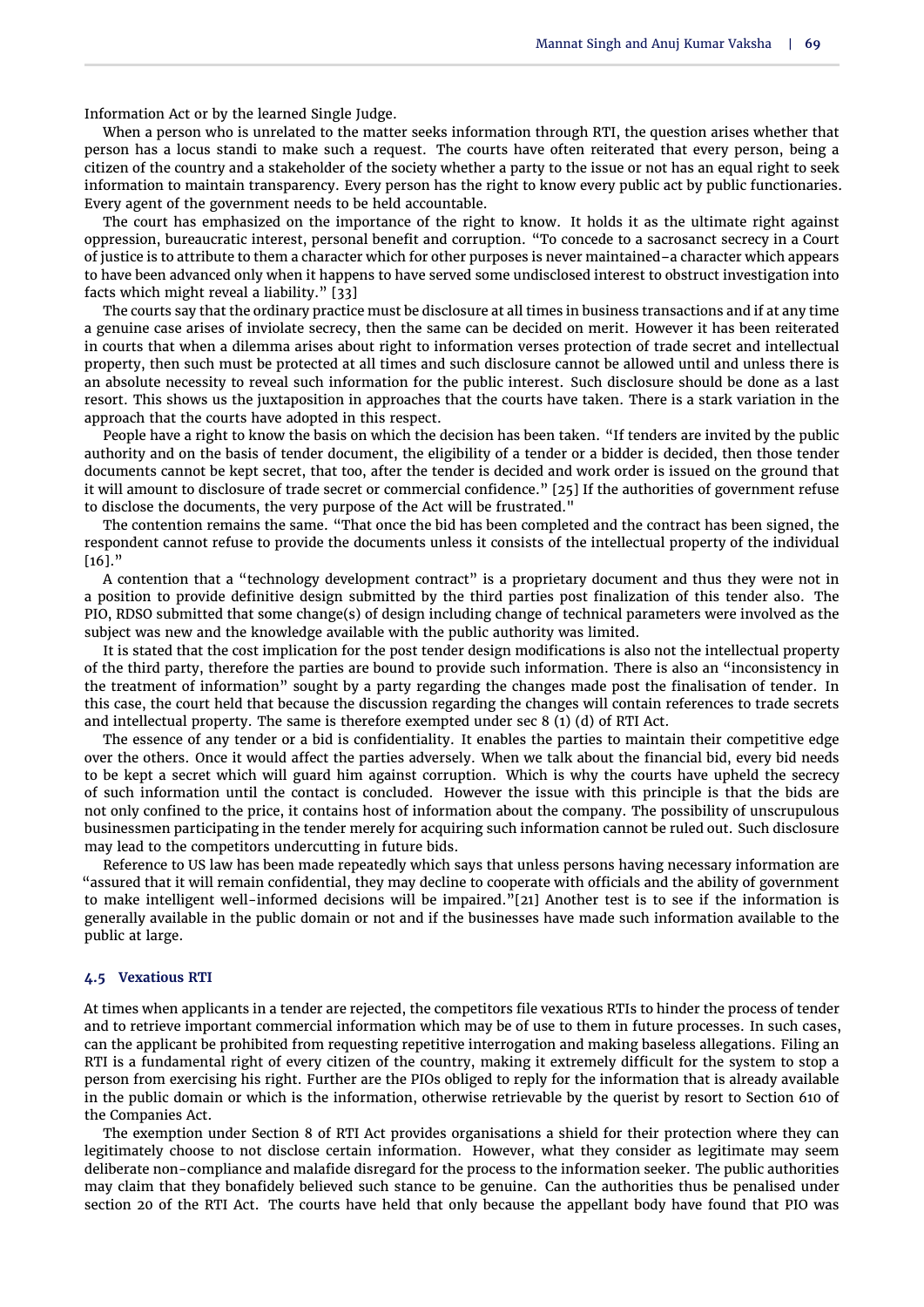incorrect in not responding or not disclosing information, it cannot automatically lead to imposition of penalty and issuance of showcase notice. This provision has been made only when there is malafide or unreasonable conduct. Specifically in cases where the PIO refuses any information arbitrarily without reasonable cause or provides misleading, incorrect or incomplete information. Imposing penalties on wrong judgement would mean disturbing their day-to-day functioning. It would be harmful for the long term development of the Act and would lead to skewed and imbalanced decisions by PIO's and the appellant bodies.

However, a "two-year delay without reasonable cause was condoned and considered to be lackadaisical approach." [\[34\]](#page-10-30) But the court could not identify any malafide intent, which is why and it further refused to initiate an action under Section 20 of RTI Act. Section 20, no doubt empowers the CIC to take penal action and direct payment of such compensation or penalty as is warranted. Yet the Commission has to be satisfied that the delay occurred was "without reasonable cause or the request was denied malafidely" [\[35\]](#page-10-31)

The Act encourages an openness culture in the public sector whose actions have an impact on people's lives. It is the duty of public organisations to provide the information sought unless exempts the disclosure. It is meant to create an environment of transparency for a robust democracy. "The reason for prescribing time limit is to ensure execution."[\[36\]](#page-10-32). However, this does not bind organisations to become victims of vexatious acts by people which is why section 20 cannot be interpreted rigidly.

"The PIO is expected to apply his / her mind, duly analyse the material before him / her and then either disclose the information sought or give grounds for non- disclosure." [\[37\]](#page-10-33). Thus the PIO cannot refuse to reply on grounds that such information could not have been disclosed. It is the "duty of the PIO to ensure that adequate information is provided under the statutory requirement[\[37\]](#page-10-33)." Section  $5(4)$  strengthens the PIO's authority. If he finds any issue with the people seeking information then he can recommend some remedial action which makes him an essential part of the system of RTI. "PIO is the custodian of information and it is him who must be held accountable and penalised in case of default not the appellant authority[\[38\]](#page-10-34). "

#### **4.6 CIC Powers**

It is the sole discretion of the CIC to take a decision regarding penalising. The legality of the fact that whether the CIC had the discretion to restrict penalty as provided under Section 20 of the Act is mandatory, is no longer res integra.

Information seeker cannot "as a matter of right claim audience in the penalty proceedings which are between the CIC and the erring information officer[\[38\]](#page-10-34)." "And neither there is any provision in the Act for payment of penalty or any part thereof imposed/recovered from the erring information officer to the information seeker." [\[30\]](#page-10-26)

When RTIs are filed and the day to day receipts of tenders and appointments are sought, it becomes difficult for the courts as well as the public authorities to cater to each and every petition. "While the right to information is a fundamental right, the burden such applications have on the daily functioning if the organisations is quite significant."[\[39\]](#page-10-35).

The courts have found it difficult to balance the two. This dilemma has come up in many cases where the court admits that allowing such petitions would hamper the effective functioning of public authorities by increasing the paper work significantly. The courts find themselves helpless as they are unable to reject such applications but have reiterated often their dilemma in the court.

CIC can only decide whether a particular set of information should be disclosed or not, it should "not dwell into their legal rights." [\[40\]](#page-10-36). This function is not considered as a judicial one but an administrative one. "CIC has been delineated under this act and must act within the confines of the act. It is neither required to nor has the jurisdiction to examine any other controversy or disputes.

CIC needs to ensure that the information sought for has been provided, if denied then whether the basis for denial is justified, it has the "power to penalise the PIO and finally whether any direction under Section 19(8) were warranted." [\[32\]](#page-10-28). It also executes functions under Section 25 and 18.

# **5 Conclusion**

There are no statutory provisions related to trade secret laws in India. They have been developed and evolved through cases in courts forming important legal principles and concepts for regulation of stakeholders and interested parties. The first issue that this research paper formulates is regarding the balance that is to be set between transparency in the public domain through right to information and the protection of one's trade secret as a proprietary commercial right of an individual and the issues arising thereof. It talks about the issues that the government institutions face while issuing tenders which are public documents and contain certain level of proprietary information of companies. The court has taken a stand wherein it protects the trade secrets and commercial interests of parties however many of them are so because of absenteeism of parties who are unable to prove public interest. Another principle that the CCI and the courts have followed is that any information sought post conclusion of a contract must be disclosed to ensure utmost transparency in the system. However no provision is absolute and has its exception which has been explained further. While considering the principle of fiduciary relationship the court raised four key issues that were up for consideration in the court which were of public interest, ambit of the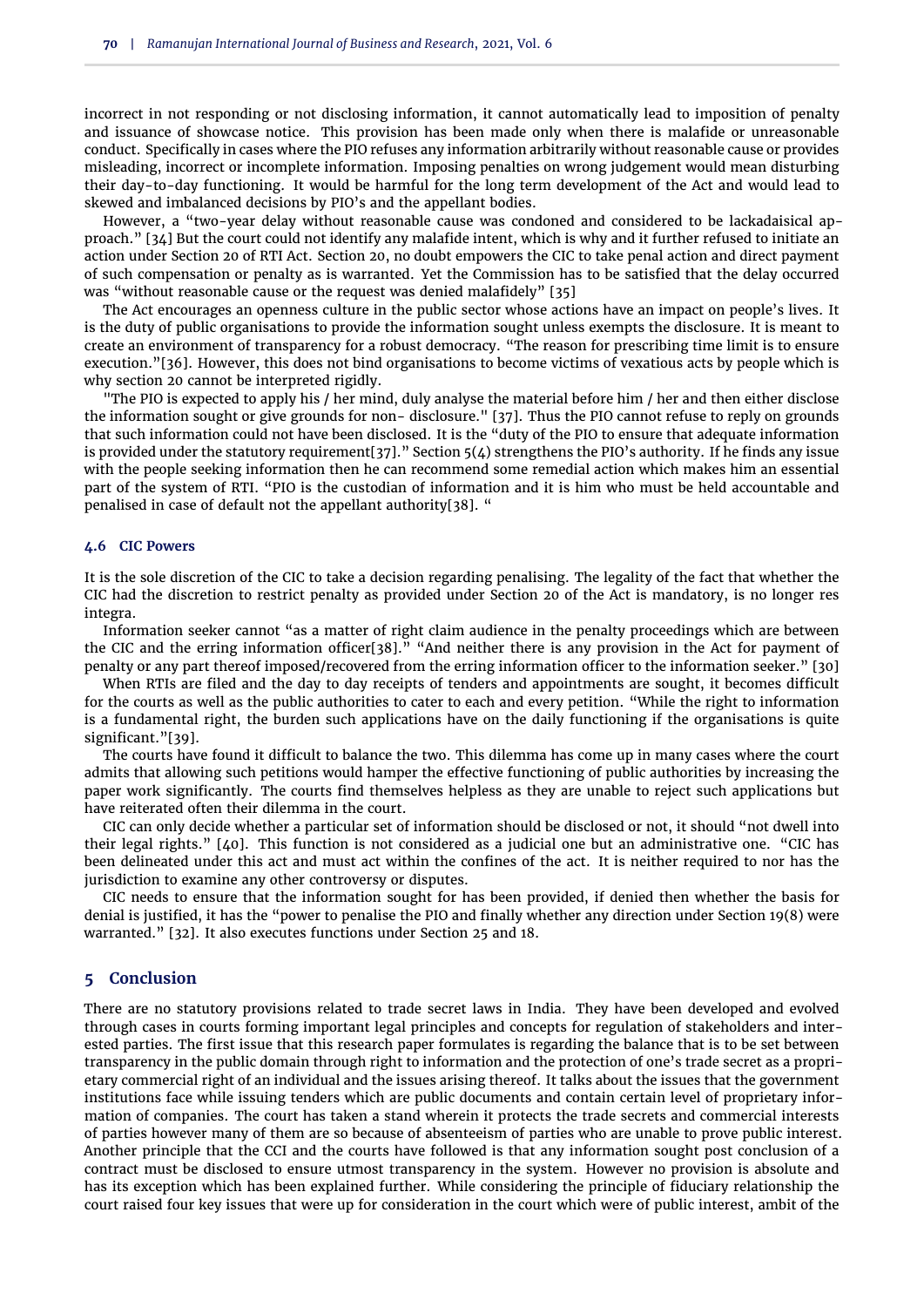above as trade secrets, fiduciary relationship between the faculty and AIIMS, and whether AIIMS is a profit oriented organisation and if such organisation can even claim exemption of adverse competition under RTI Act. The court stated that the information is not for the benefit of the organisation thus rejecting one of the above contentions. Finally, whether AIIMA is a commercial organisation, the court rejected the claim and said that it does not compete with other organisations and thus section 8 (1) (d) cannot be invoked

Can a bank be asked to disclose information regarding particulars of loans, written off loans, authorisation for the loans, name and addresses of customers? It can be said that the disclosure of such information is for the larger public interest since a large amount of money has been lost. This money belongs to the public therefore these documents should be public documents and every stakeholder should have the right to such information. To the next contention, it was held that the fiduciary relationship between the bank and the customer ended the moment the customer stopped the repayment.

During events, third parties try to extract information having commercial value such as sources of sponsorship, amount of commission paid and expenses on legal issues and consultancy. Here the court was of the view that such information is the "essence of any event management and planning." [\[13\]](#page-10-9). It provides the businesses with competitive edge that enables it to capture the market.

Tender details are proprietary information or trade secrets. In order to reveal this information to the public, we need to understand and balance the need, intention, objective and effect of the same. The court has again and again reiterated that "no such information can be revealed unless there is some public interest that needs attention".

The court here emphasises on the fact that no information is to be kept confidential once the tender is decided and the work order is issued. It focuses on the need for more transparency in the system and the spirit of RTI. But in some cases, even after the award of contract, "the information available with the public authority does not cease to be personal information in relation to the party who submitted this information."[\[27\]](#page-10-23) Therefore, this information cannot be disclosed without following the procedure prescribed u/s 11(1) of the RTI Act.

Finally, regarding vexatious RTIs. the applicant be prohibited from requesting repetitive interrogation and making baseless allegations. Filing an RTI is a fundamental right of every citizen of the country, making it extremely difficult for the system to stop a person from exercising his right.

# **6 Implications**

As trade secret laws are not statutorily codified and fall under numerous domains of law, this research will serve as a guide for practitioners, academicians and especially administrators of universities for executing projects and administrative work. It lays down legal framework of tendering and university procedures with respect to trade secret laws which are protected under RTI Act. This research paper dwells into nuances of trade secret viz a viz RTI which will enable administrators to understand how to balance these two concepts while executing developmental projects and also to resolve conflicts when any arise between companies or between companies and administration. Finally it will help the administrators to understand the relationship between companies, universities and other governmental institutions who face the conflict between proprietary rights and public rights while developing or sharing trade secrets in their businesses while tendering.

## **7 Recommendations**

i. Codification of trade secret laws is a must without which the certainty of its legal regime will remain vague and legal decisions will be left upon the doctrine of "balance of convenience", thereby weakening the rights of trade secret laws.

ii. More protection should be awarded to fiduciary relationships while deciding cases which are not the case in reality. We have observed that courts tend to become lenient by not restraining trade under section 27 of Indian contract act, which in turn weakens the trade secret law.

iii. The period of 2 years in post award of contact should be applicable only to general trade secrets weighing in their importance however the limitation period of information which is of extreme importance should be extended.

iv. The RTI procedures are weak and the officers must be well equipped and educated to understand the gravity of information that may be provided as trade secret laws to the public which may also be due to vexatious complaints. Therefore there must be training sessions for RTI officers for the same.

## **References**

- <span id="page-9-0"></span>1. *Singh, S (2019) Non-disclosure of intellectual property as information under the right to information act, 2005, central information commission*.
- <span id="page-9-1"></span>2. *Bharat Sanchar Nigam Ltd. vs Shri Chander Sekhar*, (LPA No LPA No. 900/2010).
- <span id="page-9-2"></span>3. *Mr. Ajay Chadha vs Ndmc, Gnct Delhi, CIC/DS/A/2013/001664-YA*.
- <span id="page-9-3"></span>4. *Mr. Harpreet Singh vs Ministry of Communications, No. CIC/BS/A/2013/000681/4968*.